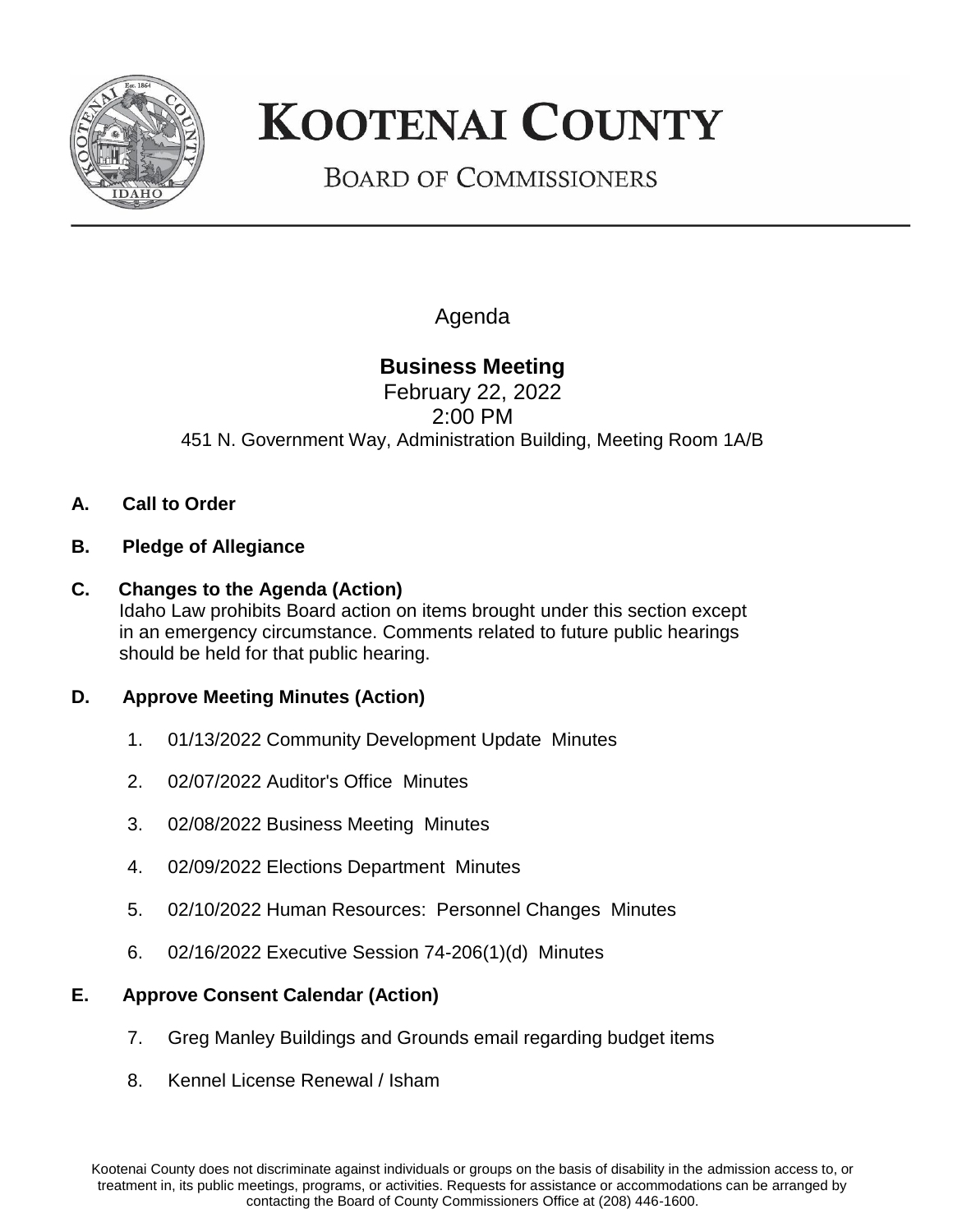- 9. Human Resources PAF/SCF Report for FY22 PP05 Week 1
- 10. BOCC Signatures for Indigent Cases: 02/10/2022 02/16/2022

#### **F. Approve Payables List (Action)**

11. Payables List for February 14-18, 2022

#### **G. Business**

|     | 12. Bid-Opening Bid#2022-02 / Bid Opening / Rural System Collection<br>Services / Solid Waste (Action)    | <b>JP Phillips</b>  |
|-----|-----------------------------------------------------------------------------------------------------------|---------------------|
|     | 13. Financial/Budget: Request to Purchase Equipment / Solid Waste<br>(Action)                             | John Phillips       |
|     | 14. T-Hanger Lease AAL-2022-450 / Dale Orth / Airport (Action)                                            | Steven Kjergaard    |
|     | 15. T-Hanger Lease AAL-2022-350 / LaDonna Beaumont / Airport (Action)                                     | Steven Kjergaard    |
|     | 16. Development and Ground Lease AAL-2022-800 New hangar /<br>Symmetry Solutions, LLC / Airport (Action)  | Steven Kjergaard    |
| 17. | Memorandum of Understanding / BNSF / 9 1 1 (Action)                                                       | <b>Collin McRoy</b> |
|     | 18. Memorandum of Understanding / Harrison Community Ambulance / 9<br>1 1 (Action)                        | <b>Collin McRoy</b> |
| 19. | Memorandum of Understanding / Kootenai County Public<br>Transportation / 9 1 1 (Action)                   | <b>Collin McRoy</b> |
| 20. | Memorandum of Understanding / Benewah Community Hospital / 9 1 1<br>(Action)                              | <b>Collin McRoy</b> |
|     | 21. Memorandum of Understanding / North Idaho Advance Care Hospital /<br>9 1 1 (Action)                   | <b>Collin McRoy</b> |
| 22. | Memorandum of Understanding / Shoshone Medical Center / 9 1 1<br>(Action)                                 | <b>Collin McRoy</b> |
| 23. | Memorandum of Understanding / Kootenai County AMP / 9 1 1<br>(Action)                                     | <b>Collin McRoy</b> |
| 24. | Renewal of MOU's / North Idaho Day Surgery DBA NW Specialty / 9 1<br>1 (Action)                           | <b>Collin McRoy</b> |
| 25. | H&H Printer Maintenance Agreements / H&H Document Management<br>Systems / Information Technology (Action) | <b>Grant Kinsey</b> |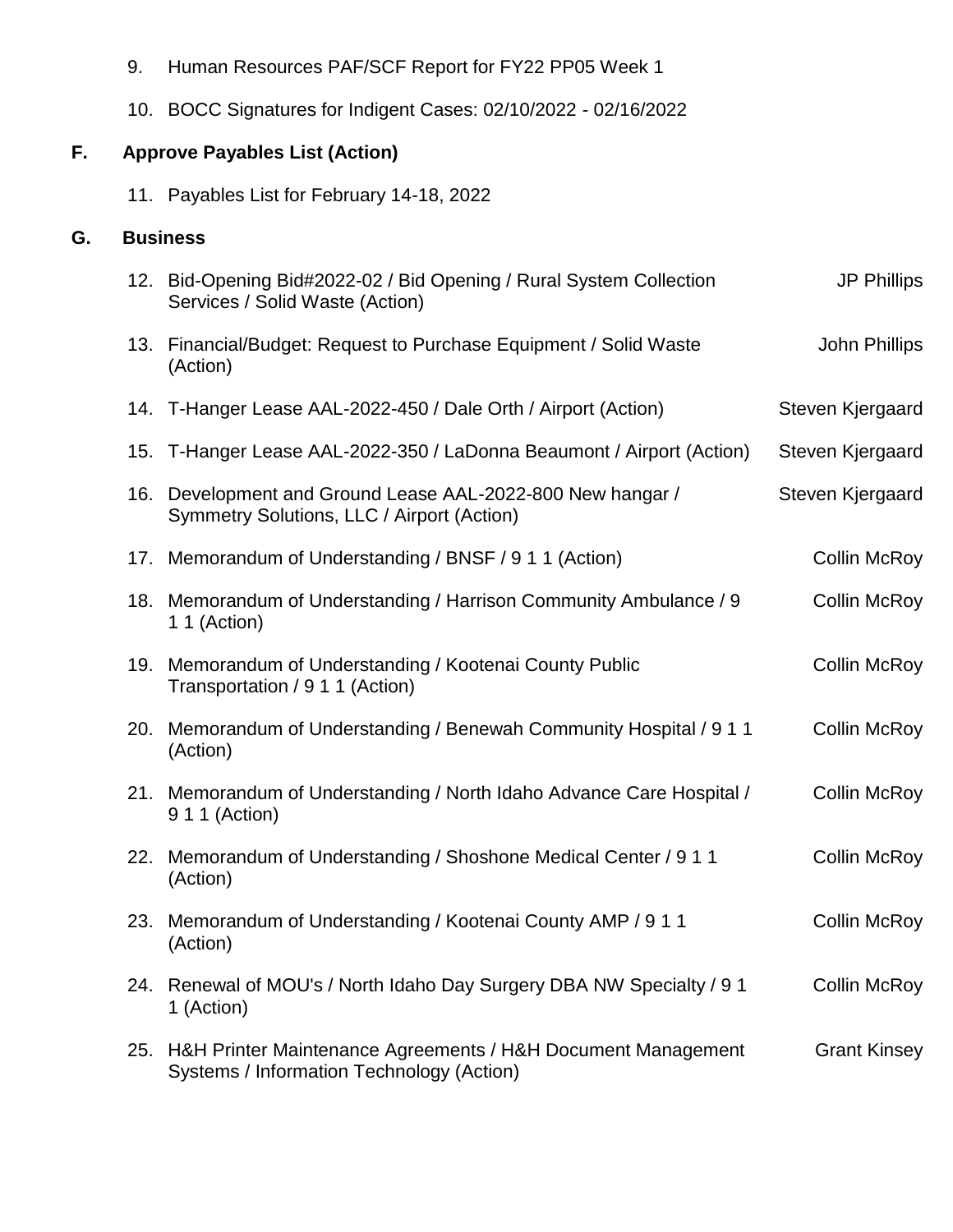|     | 26. Grant Application / Idaho Community Development Block Grant<br>Addendum Phase 2, Panhandle Village Water System Imrprovements<br>Idaho Department of Commercd 500,000 / No Match Requirement /<br><b>Resource Management Office (Action)</b> | Jody Bieze           |
|-----|--------------------------------------------------------------------------------------------------------------------------------------------------------------------------------------------------------------------------------------------------|----------------------|
|     | 27. Grant Application / SFY23 Substance Abuse Block Grant Idaho Office<br>of Drug Policy \$7,578 / No Match Requirement / Juvenile Diversion<br>(Action)                                                                                         | Douglas Hall         |
|     | 28. Service Award: Award - Weapon - Badge retirement for Undersheriff<br>Dan Mattos / Sheriff (Action)                                                                                                                                           | Marcia Heglie        |
|     | 29. Financial/Budget: Deputies receiving ARPA funds while enrolled at<br>NIC / Sheriff/Patrol (Action)                                                                                                                                           | <b>Stuart Miller</b> |
| 30. | Memorandum of Agreement / Nez Perce County / Public Defender<br>(Action)                                                                                                                                                                         | Anne Taylor          |
|     | 31. Review of 2022 Real Estate Market Forum for Kootenai County<br>(Discussion)                                                                                                                                                                  | <b>Chris Fillios</b> |
|     | 32. Resolution 2022 - 20 / Surplus Equipment and Assets Deletion KCSO /<br>Sheriff (Action)                                                                                                                                                      | <b>Bridget Gerns</b> |
| 33. | Invocation to Open Business Meeting (Discussion)                                                                                                                                                                                                 |                      |
|     | 34. State of the County Address / April 5 (Discussion)                                                                                                                                                                                           |                      |
|     | 35. Status Update Pending (Discussion)                                                                                                                                                                                                           |                      |

#### **H. Public Comment (Discussion)**

This section is reserved for citizens wishing to address the Board regarding a county related issue.

#### **I. Adjourn**

*To attend this meeting remotely:* 

- The live meeting can be viewed at <https://www.youtube.com/KootenaiCountyIdaho>
- To participate or listen via telephone dial (339) 207-6050
- Please be sure to keep your devices on mute to limit background noise.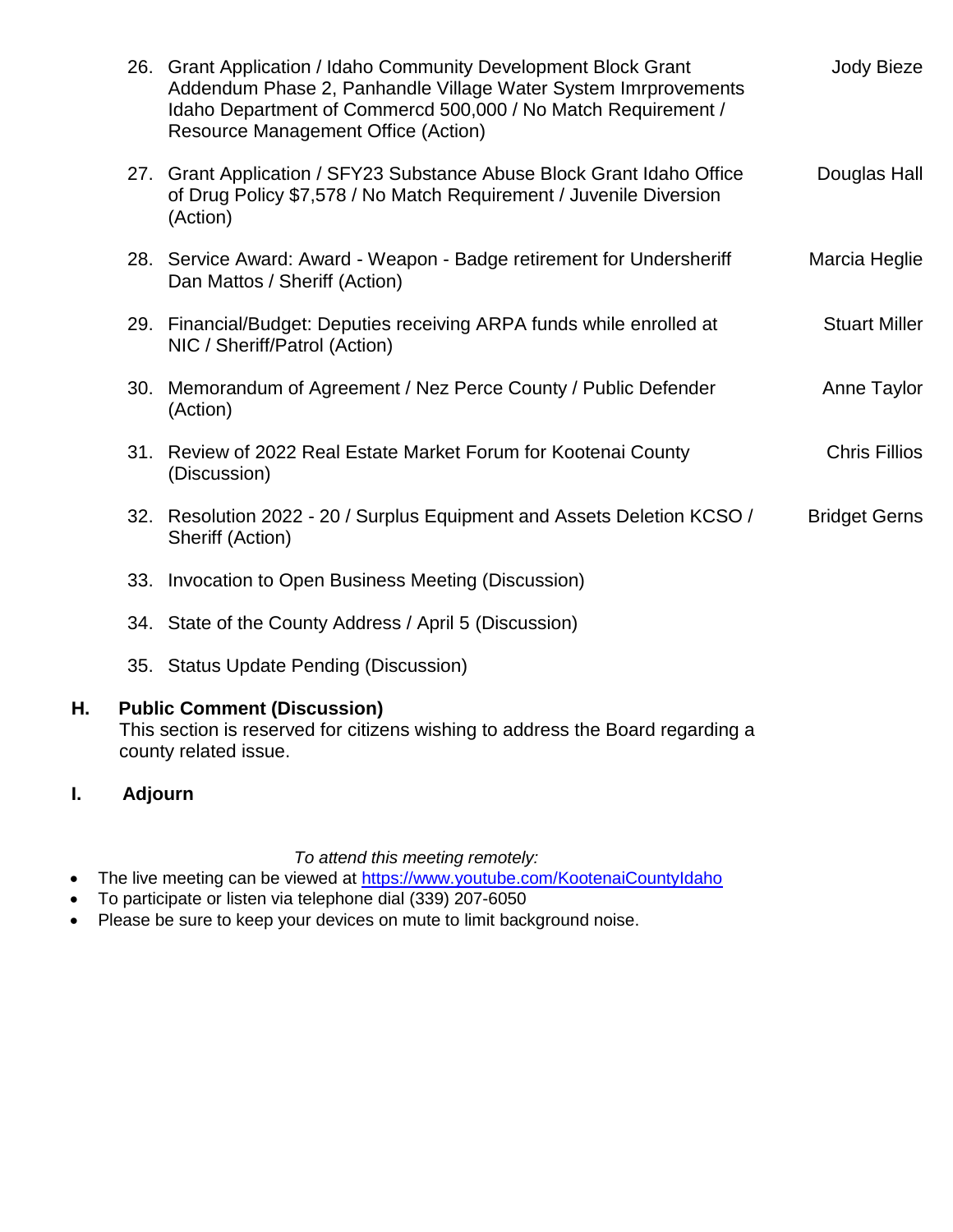| <b>February 22, 2022</b>      |                                |   |                |             |                                                                                                                                                                                                                                                                                                                                                                                                                                                                                                                                                                                                                                                                                                                                                                                                                                                                                                                        |  |  |
|-------------------------------|--------------------------------|---|----------------|-------------|------------------------------------------------------------------------------------------------------------------------------------------------------------------------------------------------------------------------------------------------------------------------------------------------------------------------------------------------------------------------------------------------------------------------------------------------------------------------------------------------------------------------------------------------------------------------------------------------------------------------------------------------------------------------------------------------------------------------------------------------------------------------------------------------------------------------------------------------------------------------------------------------------------------------|--|--|
| <u>Date</u><br><b>Started</b> | <b>Project</b>                 |   | Chris   Leslie | <u>Bill</u> | <b>Status</b>                                                                                                                                                                                                                                                                                                                                                                                                                                                                                                                                                                                                                                                                                                                                                                                                                                                                                                          |  |  |
| 12/9/2019                     | <b>Facilities</b><br>Expansion | X | X              | X.          | 11/2 - Addition to west side of Justice Bldg. Funding from ARPA. Start CMGC RFQ<br>process with Cory Trapp.<br>11/9 - No update.<br>11/16 - Leslie meeting with EOs. Will tour Ada courthouse Nov 19.<br>11/23 - Toured Ada Courthouse and met with LCA. Amendment coming to cover<br>change from stand alone building to Justice Center expansion.<br>11/30 - Amendment signed and designs expected in February.<br>1/11 - LCA to meet with stakeholders in Jan, then the BOCC.<br>1/25 - Stakeholder meeting Jan 27.<br>2/1 - LCA meeting with the BOCC Feb 18.                                                                                                                                                                                                                                                                                                                                                      |  |  |
| 12/10/2019                    | PAC Airport Lease              |   |                | X.          | 10/5 - Steven (Oct 4th mtg) to provide draft lease options w/graduated rates.<br>10/19 - No Update.<br>10/26 - Lease completed. Steven to present lease to PAC, copy commissioners.<br>11/2 - Survey update complete. Will have lease ready soon.<br>11/9 - Chris met with Wally. He will meet w/Steven for counter proposal.<br>11/16 - Steven will reach out with 21 cents/square foot with 3 year escalation.<br>11/23 - Steven sent lease to PAC.<br>11/30 - No update.<br>12/7 - Deadline given.<br>12/14 - Wally will bring to the PAC Board.<br>12/21 - Wally made counter offer. Steven to weigh in.<br>12/28 - Steven & Bill to sit down with PAC.<br>1/4 & 11 & 18 & 25- Lease agreed upon. Will be signed by PAC and come to business<br>meeting.<br>2/1 - Waiting to hear back from Steven.<br>2/8 & 15 - Will be presented at PAC's next board meeting March 24th                                         |  |  |
| 9/7/2021                      | Skeet & Gun Club               |   |                |             | 9/14 - Request for long term lease. Waiting on land appraisal.<br>9/21 - Skeet club to present lease to BOCC to start negotiations. Still waiting on<br>appraisa.<br>10/5 - Steven (Oct 4th meeting) to provide draft lease options with graduated rates.<br>10/12 - Appraisal expected by week of Oct 18.<br>10/19 - Later this week for proposal.<br>10/26 - Waiting for Appraisal.<br>11/2 - Bill to follow up with Tribe for alternate location.<br>11/16 - 75% done with appraisal.<br>11/23 - No word from Tribe. Steven on vacation.<br>11/30 - Still waiting for appraisal. Other lots came back at \$2.95 a square foot.<br>12/7 & 14 & 21& 28& 1/4- Waiting for appraisal.<br>1/11 - Will revisit proposed lease rates based on appriaisal Jan 25.<br>1/25 - Steven to meet w/ skeet club to present some numbers.<br>2/1 - Steven is still waiting to hear from them.<br>2/8- Current lease ends April 2023 |  |  |
| 12/23/2020                    | Financial Snapshot             | X | X              | X           | 1/4 - All departments within 25% for first quarter. Feb 1 Next update.<br>2/1 - Spending and Revenues on track. Next update March 1.                                                                                                                                                                                                                                                                                                                                                                                                                                                                                                                                                                                                                                                                                                                                                                                   |  |  |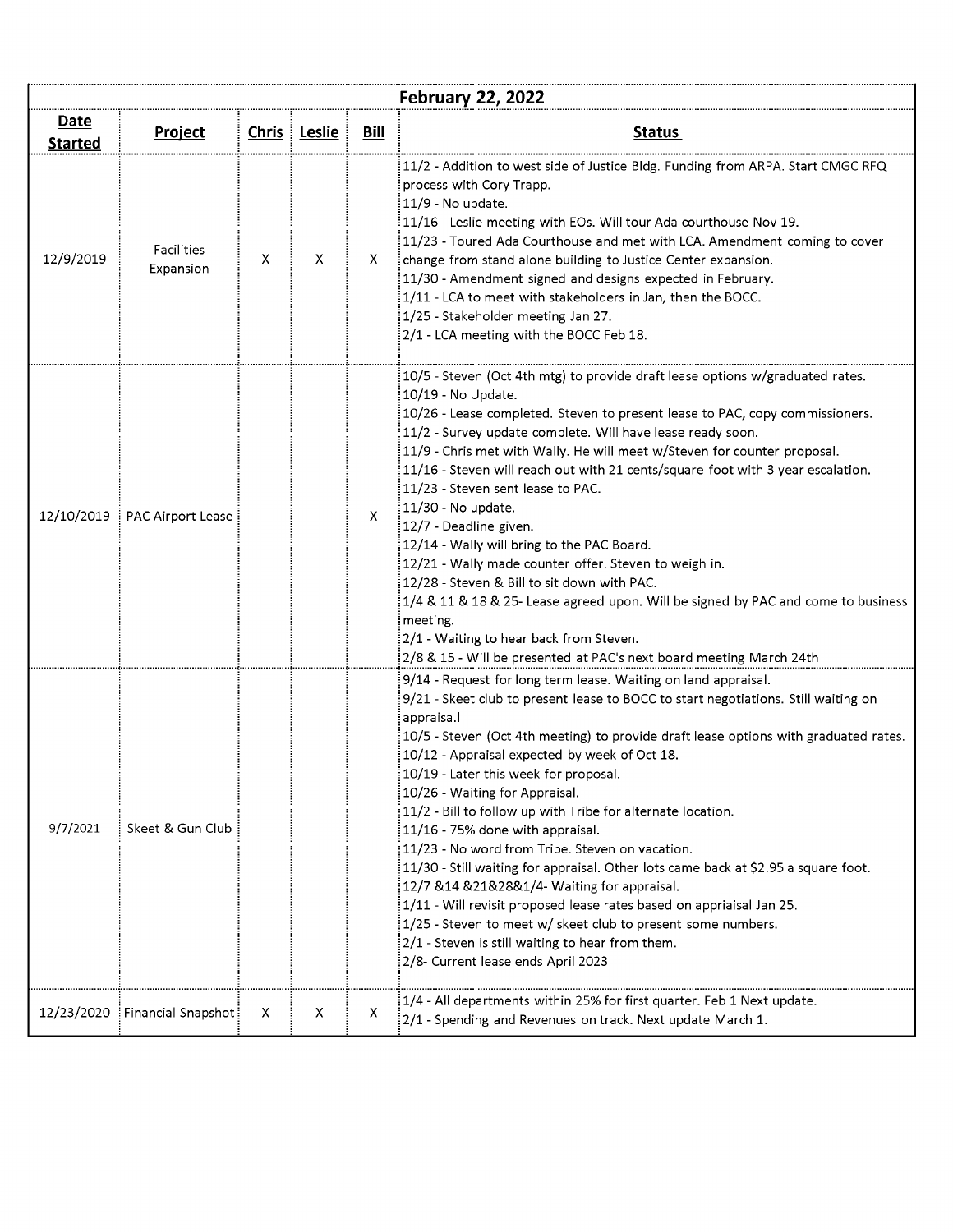| <b>February 22, 2022</b> |                        |   |              |              |                                                                                                                                                                                                                                                                                                                                                                                                                                                                                                                                                                                                                                                                                                                                                                                                                                                                                                                                                                                                                                                                                                                                                                                                                                                                                                                              |  |  |
|--------------------------|------------------------|---|--------------|--------------|------------------------------------------------------------------------------------------------------------------------------------------------------------------------------------------------------------------------------------------------------------------------------------------------------------------------------------------------------------------------------------------------------------------------------------------------------------------------------------------------------------------------------------------------------------------------------------------------------------------------------------------------------------------------------------------------------------------------------------------------------------------------------------------------------------------------------------------------------------------------------------------------------------------------------------------------------------------------------------------------------------------------------------------------------------------------------------------------------------------------------------------------------------------------------------------------------------------------------------------------------------------------------------------------------------------------------|--|--|
| Date<br><b>Started</b>   | <b>Project</b>         |   | Chris Leslie | Bill         | <b>Status</b>                                                                                                                                                                                                                                                                                                                                                                                                                                                                                                                                                                                                                                                                                                                                                                                                                                                                                                                                                                                                                                                                                                                                                                                                                                                                                                                |  |  |
| 5/24/2021                | Impact Fee<br>Analysis |   |              | $\mathsf{X}$ | 5/24 - Bill to work on this week.<br>6/21, 7/6, 7/20 - No Updates.<br>7/26 - Bill working with David Callahan on a resolution.<br>8/3 - Delayed due to people on vacation.<br>8/10 - Bill Gave Boise example.<br>8/24 - Put on hold for 2 months. Bill will contact Galena Group out of Boise.<br>10/5 - Towards end of October.<br>10/19 - Later this week.<br>10/26 - Bill called Galena Group. Out of Office until next week.<br>$11/2$ - Next week.<br>11/9 - Bill will schedule meeting with Anne Westcott to make presentation. Gave<br>info to Chris and Leslie.<br>:11/16 - Will schedule a meeting with Anne Westcott.<br>11/23 - Wescott was available to meet second week in December, Bill told her to<br>wait until early January.<br>11/30 - Second week of January.<br>12/7 - Anne Wescott coming here Dec 15.<br>12/21 - Bill waiting for response to his questions.<br>12/28 - Waiting for response.<br>1/4 - Contract ready for review and signature.<br>1/11 & 18 - Contract with legal.<br>$1/25$ - A couple minors changes to the contract needed. Should be on Feb 1 business<br>meeting agenda.<br>2/1 - Will be on Feb 8 business meeting agenda.<br>2/8 - Contract missing Parks. Bill will contact Anne Westcott.<br>2/15 - Contract fixed. Will be on March 1 business meeting after meeting with |  |  |
| 11/9/2021                | <b>ARPA Statement</b>  | X |              |              | Requests for Kootenai County ARPA funding are now undergoing evaluation. If you have any<br>questions or comments about the American Rescue Plan Act or Kootenai County's evaluation<br>process, please direct them to the ARPA@kcgov.us email address. March 1, 2022 deadline<br>for submissions.                                                                                                                                                                                                                                                                                                                                                                                                                                                                                                                                                                                                                                                                                                                                                                                                                                                                                                                                                                                                                           |  |  |